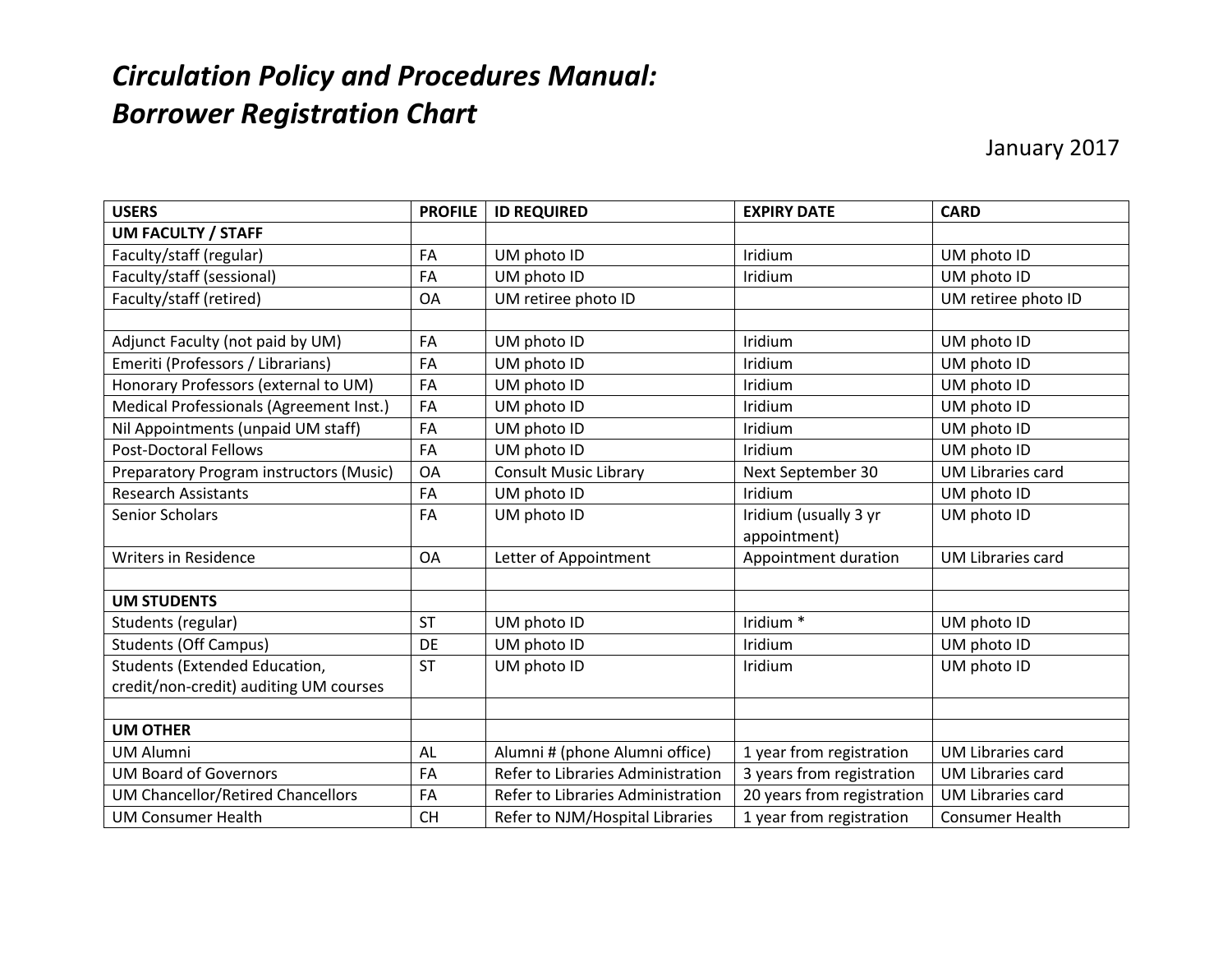## *Circulation Policy and Procedures Manual: Borrower Registration Chart*

| <b>USERS</b>                           | <b>PROFILE</b> | <b>ID REQUIRED</b>                | <b>EXPIRY DATE</b>         | <b>CARD</b>              |
|----------------------------------------|----------------|-----------------------------------|----------------------------|--------------------------|
|                                        |                |                                   |                            | <b>Borrowers Card</b>    |
| <b>INTERNATIONAL COLLEGE OF</b>        |                |                                   |                            |                          |
| <b>MANITOBA</b>                        |                |                                   |                            |                          |
| ICM Faculty/Staff                      | <b>OA</b>      | UM ICM photo ID card              | Next June 30               | UM ICM photo ID card     |
| <b>ICM Students</b>                    | <b>ICM</b>     | UM ICM photo ID card              | Next June 30               | UM ICM photo ID card     |
|                                        |                |                                   |                            |                          |
| MIDWIFERY STUDENTS 2016/2017           | <b>OA</b>      | McMaster University ID            | June 2017                  | <b>UM Libraries card</b> |
|                                        |                |                                   |                            |                          |
| <b>OTHER</b>                           |                |                                   |                            |                          |
| Citizens of Manitoba ‡                 | CI             | Proof of Manitoba residence +     | 1 year from registration   | <b>UM Libraries card</b> |
|                                        |                | \$50/year                         |                            |                          |
| Citizens of other provinces/countries  |                | Not eligible for registration     |                            |                          |
|                                        |                |                                   |                            |                          |
| <b>Visitors</b>                        |                |                                   |                            |                          |
| Faculty or students from Reciprocal    | <b>OA</b>      | COPPUL or equivalent card (Can)   | Next June 30               | <b>UM Libraries card</b> |
| borrowing institutions - Winnipeg /    |                | or ID card from home institution  |                            |                          |
| Manitoba / Canada *                    |                | (MB)                              |                            |                          |
| Students/staff from MB Secondary       | <b>OA</b>      | List from School                  | As indicated on letter and | <b>UM Libraries card</b> |
| Schools **                             |                |                                   | approved by Unit Head      |                          |
| Students - CA, CGA, CMA, SMA           | <b>OA</b>      | Receipt or ID card for home       | Next June 30               | <b>UM Libraries card</b> |
|                                        |                | institution: consult Management   |                            |                          |
|                                        |                | Library                           |                            |                          |
| Visiting scholars/academics from       | <b>OA</b>      | Unit Head will consult with the   |                            | <b>UM Libraries card</b> |
| institutions outside of our Reciprocal |                | University Librarian - see        |                            |                          |
| borrowing agreements                   |                | statement in policy on Reciprocal |                            |                          |
|                                        |                | Borrowing.                        |                            |                          |